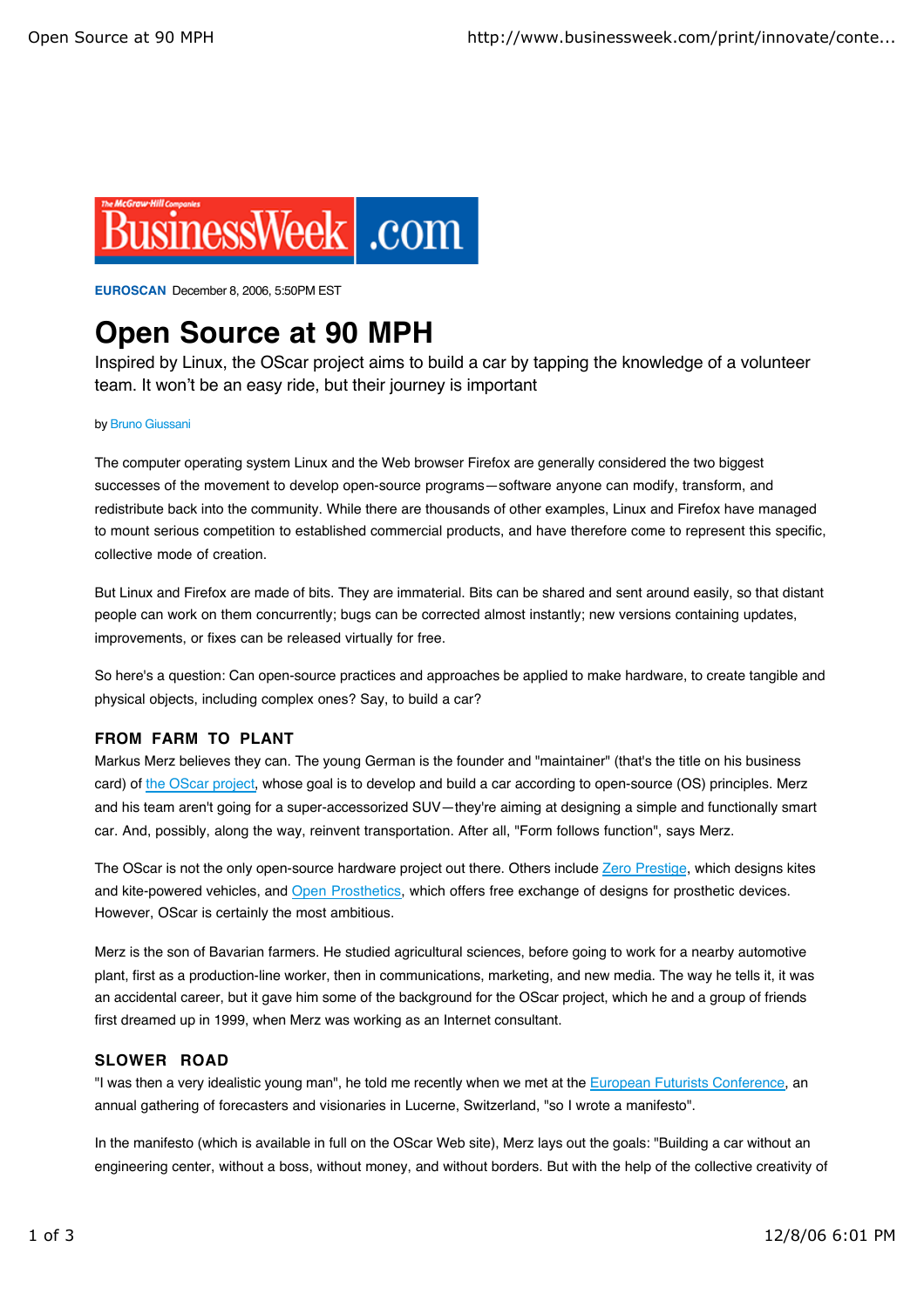the Internet community… . Three or four months should be enough for the project definition phase. Then we 'freeze' the concept, and start developing. With a little luck and a lot of support…within the next year we should be able to build a prototype".

That timeline proved vastly overoptimistic. Merz's manifesto laid out a series of basic rules for people to work together, but they were too generic (things like "everyone has a voice" and "what's on the Web site is fact"). And the tools—mostly software—needed to work on such an ambitious plan weren't yet available. "And of course we didn't have a clue what we were doing, we didn't have a master plan nor clear directions," he adds.

# **A "CONNECTED" CAR**

At the beginning, the group worked quietly. Then suddenly, a few months into the project, it began to attract a lot of attention—too much, actually. A popular German tech online newsletter linked to the OScar manifesto, German TV broadcast a report, and things slipped out of hand. Hundreds of people offered to join a project that wasn't ready to incorporate all of them, not to mention that many were just not the right people: wrong area of expertise, wrong mindset. "I was overwhelmed", Merz says. Under the weight of this unanticipated interest, the project slowed to a crawl.

It took three years to resurrect it, and only at the beginning of 2004 were a stronger structure and clear rules of the game put in place, starting with the tech requirements for the car (ideal size of the vehicle, target performance, etc.) and a division of labor along a comprehensible set of modules: board, shell, engines, power systems, security systems, and information systems.

The latter module is key, because the OScar project is also meant to be an exploration of alternative designs for individual and collective mobility. While he believes in the right to mobility for everyone, Merz explains, "this doesn't need to translate into individual car ownership". For instance, an efficient system for distributing information about who needs a car when to go where could enable more car sharing. Technology could also be used to recommend optimal routes, etc. The OScar will be from the onset a "connected" car.

### **GARAGE HEADS AND GEEKS**

One of the key difficulties encountered by the project so far has to do with tools. A decision was made early on to use only open-source software, but "computer-assisted design (CAD) tools are still the biggest weakness in open-source," says Merz.

On the other hand, bringing together the right people has also been a challenge. "This is not supposed to be a race car or a tech monster, but that's what some people, particularly car enthusiasts, tend to think. They're more into designing an über-car than a smart car". Currently, about 110 people from all over the world are involved with the OScar project, around the core team of three (and surrounded by another 1,000 or so who registered on the site but aren't playing an active role—yet, at least). They are all volunteers with other rent-paying jobs. "This is a hobby, and we intend to keep it that way," Merz says. "I spend an average of 16 hours a week on OScar— the equivalent of two days—but I could easily spend 200 if I had them."

The profile of those involved varies, but Merz says that while building a car today "is mainly software, until a certain point anyway," the people working on a hardware project tend to be more "real-life, hands-on technical" than engineers developing OS software. They know how to code, but they're also familiar with the smell of axle grease.

Six years after the first seed, the group's Web site says the OScar is currently "in release 0.2," which Merz translates as "early conceptual stage." "We aren't trying to speed it up anymore, we will let it grow based on the amount of time we can all contribute," he says. One lesson he has learned: The process of doing things, particularly pathbreaking things like imagining an open-source car, "is more important than the deadline."

Giussani is a Swiss writer, tech entrepreneur, conference host, and the author of Roam: Making Sense of the Wireless